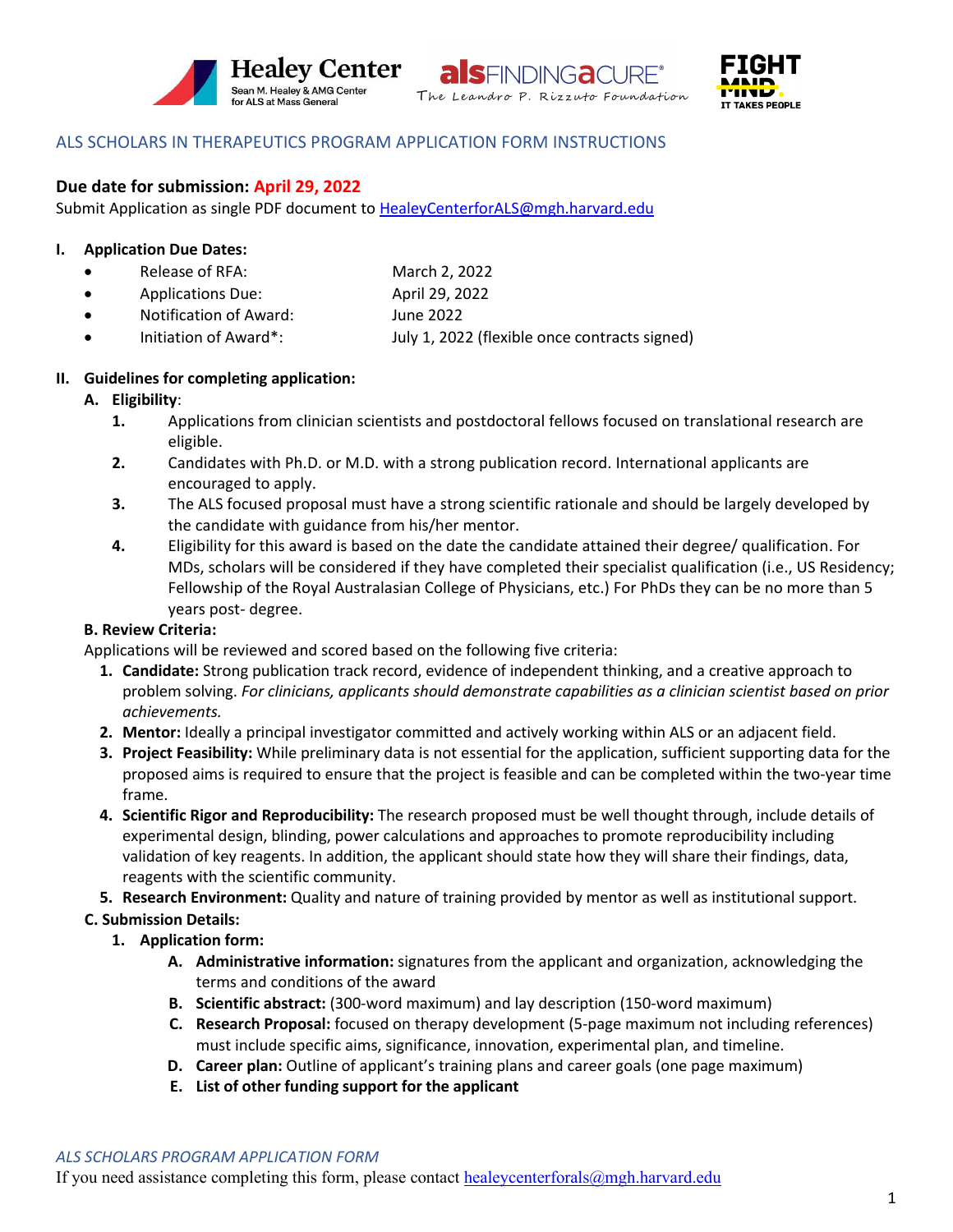- **2. Budget** (Using Application Budget Template found [here.](https://www.massgeneral.org/assets/MGH/pdf/neurology/als/Healey_Scholars_Application_Budget_Template.xlsx))
	- **A.** \$150,000 USD per year total (direct and maximum 15% indirect costs) for maximum 2 years. To include salary support (at least 75% effort for applicant) and supplies relevant to the outlined project. This may include up to \$2,500 USD per year in travel costs to one relevant ALS meeting. The IDC for this award originates from MGH philanthropic funds and will be capped at 15% of total direct costs.

# **3. Supporting Documentation:**

- **A. Two Letters of Reference** (One required from applicant mentor)
- **B. NIH-STYLE BIOGRAPHICAL SKETCH FOR THE APPLICANT AND MENTOR**
	- Please follow NIH guidelines, not to exceed **2 pages** per person this includes:
	- Current Position and Title
	- Education and Training
	- Positions and Employment
	- Other Experience and Professional Memberships
	- Selected Peer-Reviewed Publications
	- Current/ On-going Research Support and Completed Research

## **D. Reporting:**

The ALS Scholars will submit semi-annual financial and scientific progress reports to the Healey & AMG Center who will share with funding partners. The ALS Scholars will also attend and present their findings at one of the semi-annual Healey & AMG Science Advisory Council and ALSFAC meetings during the funding period.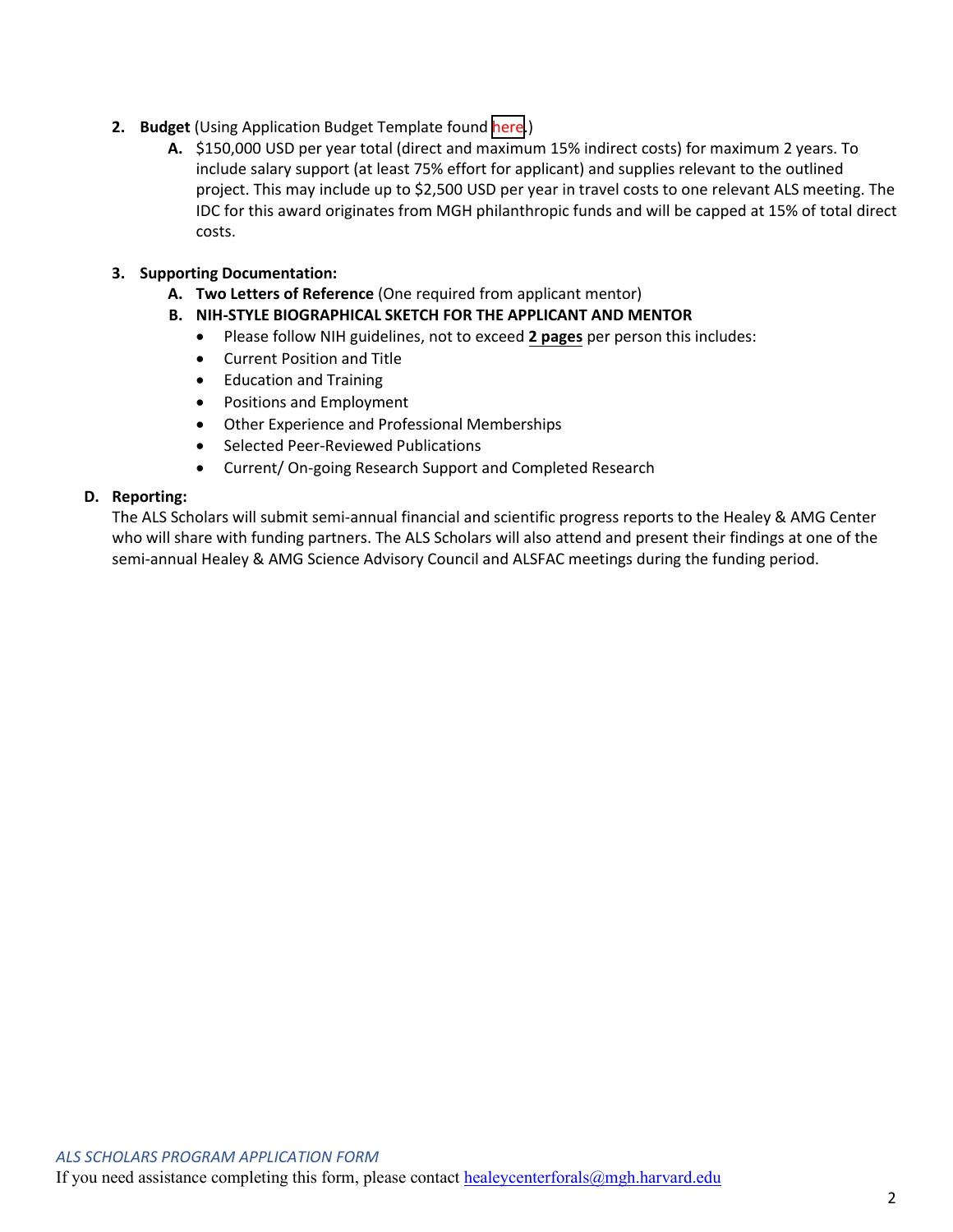#### ALS SCHOLARS PROGRAM APPLICATION FORM

**Project Title: Grant Request Total:**

**Applicant Name: Applicant E-Mail: Applicant Phone: Applicant Address: Applicant Signature and Date:**

**Supervisor Name: Supervisor E-Mail: Supervisor Phone: Supervisor Address: Supervisor Signature and Date:**

**Institution Name: Institution E-Mail: Institution Phone: Institution Address: Institution Signature and Date:**

**PROPOSAL** Minimum font size: Arial 11. Maximum 5 pages

**Lay Summary: (150-word max)**  *Please note that this summary will be used in communications and materials if application is approved*

*ALS SCHOLARS PROGRAM APPLICATION FORM* If you need assistance completing this form, please contact healeycenterforals $(\partial_m g h \cdot h \cdot \partial_r g)$ .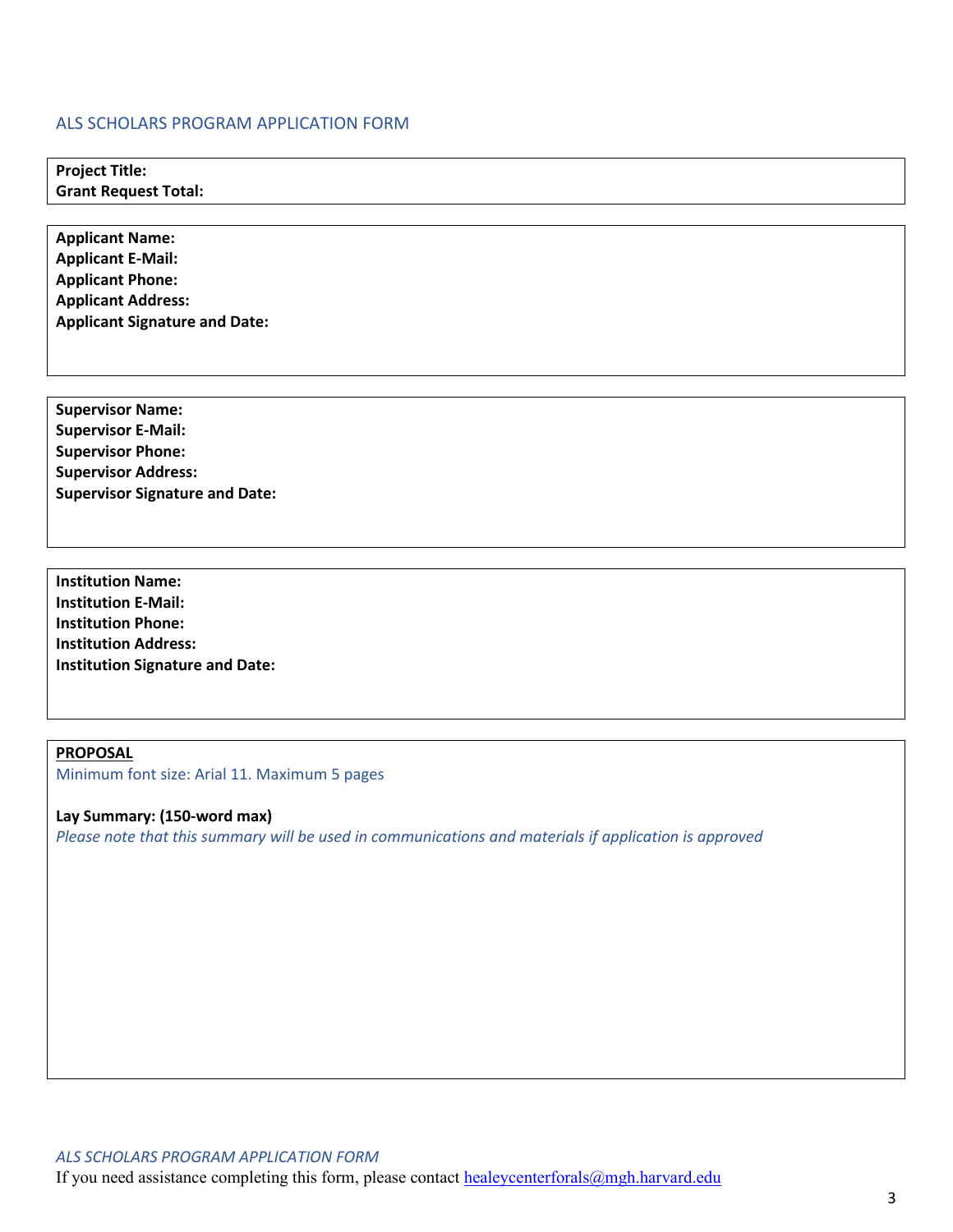**Scientific Abstract: (300-word max)**  *Descriptive overview of the project goals*

**Specific Aims***: Itemized list* 

## **Significance and Impact For ALS:**

*Briefly describe the background, critically evaluate existing knowledge on proposal topic, and specifically identify the gaps that this project is intended to fill. State concisely the importance of the research described in this application by relating the specific aims to the broad long-term objectives. Enter preliminary data below.*

If you need assistance completing this form, please contact **healeycenterforals@mgh.harvard.edu** 4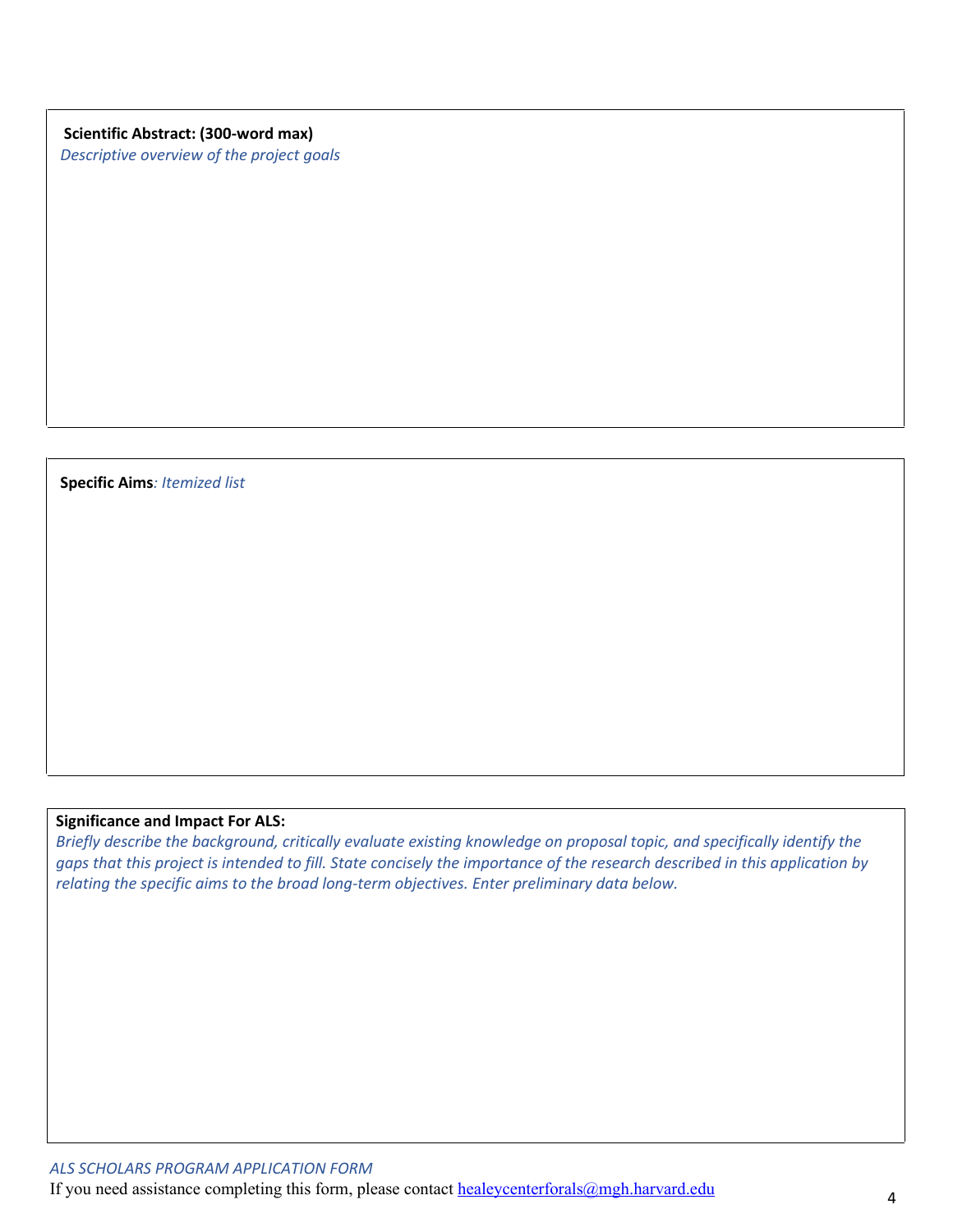#### **Experiment Design and Methods:**

*Outline the procedures to be used to accomplish the specific aims of the project. Include the means by which the data will be collected, analyzed and interpreted. Describe new methodology and its advantage over existing methodologies. Discuss potential difficulties and limitations of the proposed procedures and alternative approaches to achieve the aims.* 

#### **TIME LINES AND MILESTONES**

### **BIBLIOGRAPHY / REFERENCES**

*ALS SCHOLARS PROGRAM APPLICATION FORM* If you need assistance completing this form, please contact [healeycenterforals@mgh.harvard.edu](mailto:healeycenterforals@mgh.harvard.edu)